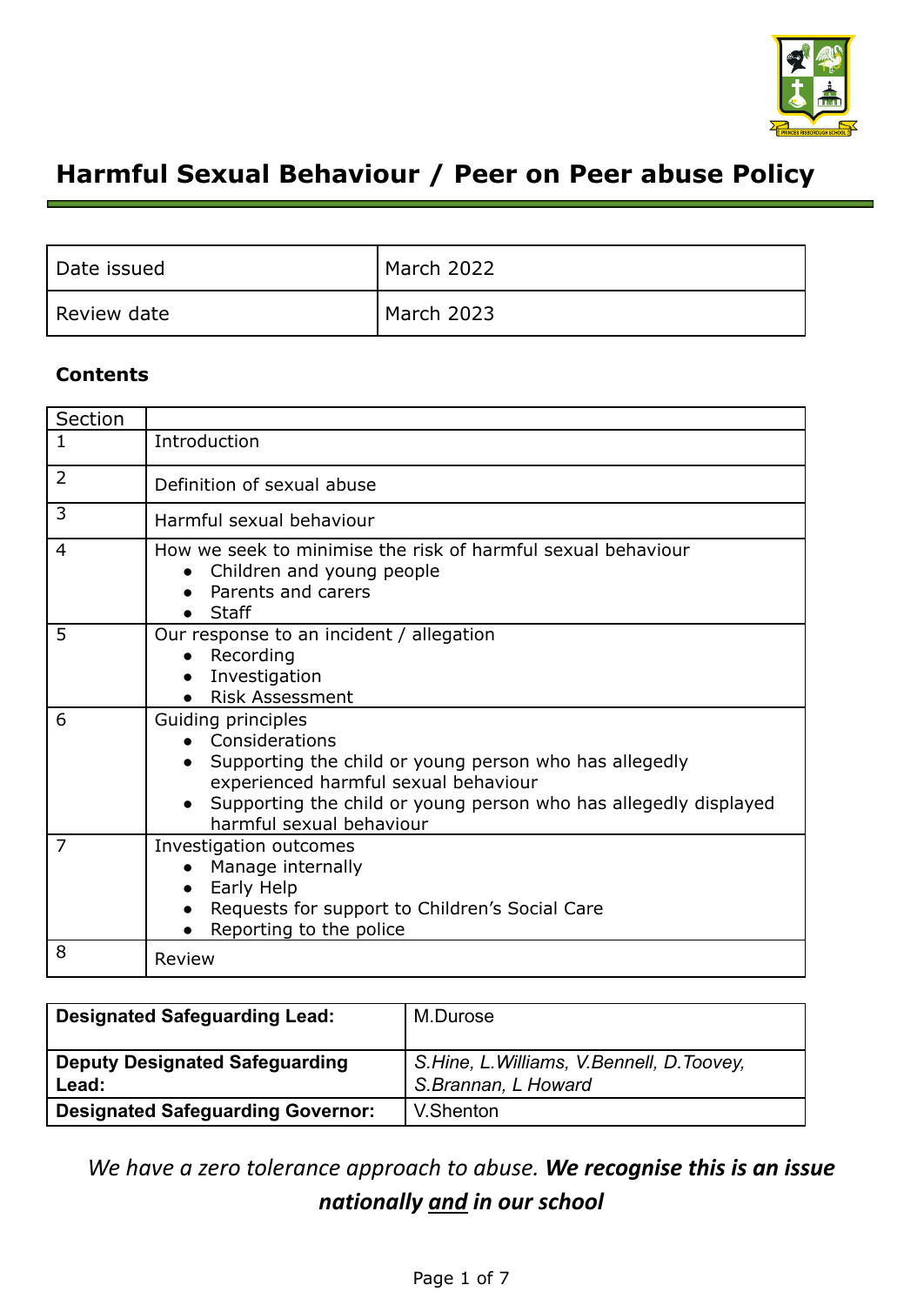# **1. Introduction**

It is normal for some children and young people (CYP) to display sexualised behaviour towards their peers as they develop. However, sexualised behaviour between peers that has become harmful or abusive is unacceptable and must be addressed.

Our school recognises that CYP are vulnerable to and capable of abusing their peers sexually. We consider any allegation of peer on peer sexual abuse seriously and do not tolerate or pass off harmful sexual behaviour as 'banter', 'just having a laugh' or 'part of growing up'. These allegations are managed in the same way as any other child protection concern and follow the same procedures, including seeking advice and support from other agencies as appropriate.

This policy is in line with the safeguarding requirements in Keeping children safe in [education](https://www.gov.uk/government/publications/keeping-children-safe-in-education--2) (Department for Education ('DfE'), 2021), which we must work to; Part 5 of the Keeping children safe in education statutory guidance sets out how schools should manage reports of child-on-child sexual violence and harassment. This policy also links to the guidance issued by the DfE in 2018 (updated in 2021): Sexual violence and sexual [harassment](https://www.gov.uk/government/publications/sexual-violence-and-sexual-harassment-between-children-in-schools-and-colleges) between children in schools and [colleges.](https://www.gov.uk/government/publications/sexual-violence-and-sexual-harassment-between-children-in-schools-and-colleges)

# **2. Definition of sexual abuse**

Forcing or enticing a child or young person to take part in sexual activities, not necessarily involving violence, whether or not the child is aware of what is happening. The activities may involve physical contact, including assault by penetration (for example rape or oral sex) or non-penetrative acts such as masturbation, kissing, rubbing and touching outside of clothing. They may also include non-contact activities, such as involving children in looking at, or in the production of, sexual images, watching sexual activities, encouraging children to behave in sexually inappropriate ways, or grooming a child in preparation for abuse. Sexual abuse can take place online, and technology can be used to facilitate offline abuse.

The sexual abuse of children by other children is a specific safeguarding issue in education. *(Keeping children safe in education, DfE, 2021)*

# **3. Harmful sexual behaviour**

Harmful sexual behaviour can manifest itself in many ways. This may include:

- inappropriate or unwanted sexualised touching;
- sexual violence and sexual harassment;
- upskirting, which typically involves taking a picture under a person's clothing without them knowing, with the intention of viewing their genitals or buttocks to obtain sexual gratification, or cause the victim humiliation, distress, or alarm;
- pressurising, forcing, or coercing someone to share nude images (known as sexting or youth produced sexual imagery);
- sharing sexual images of a person without their consent;
- bullying of a sexual nature online or offline, for example sexual or sexist name-calling.

Our school also understands the different gender issues that can be prevalent when dealing with harmful sexual behaviour.

CYP can experience harmful sexual behaviour in various settings. This includes at school, at home (or at another home), in public places, and online. At school, issues can occur in places which are supervised and unsupervised. For example, abuse may occur in toilets, corridors, changing areas, common rooms, outside spaces such as the playground and sports facilities, and when CYP are travelling home.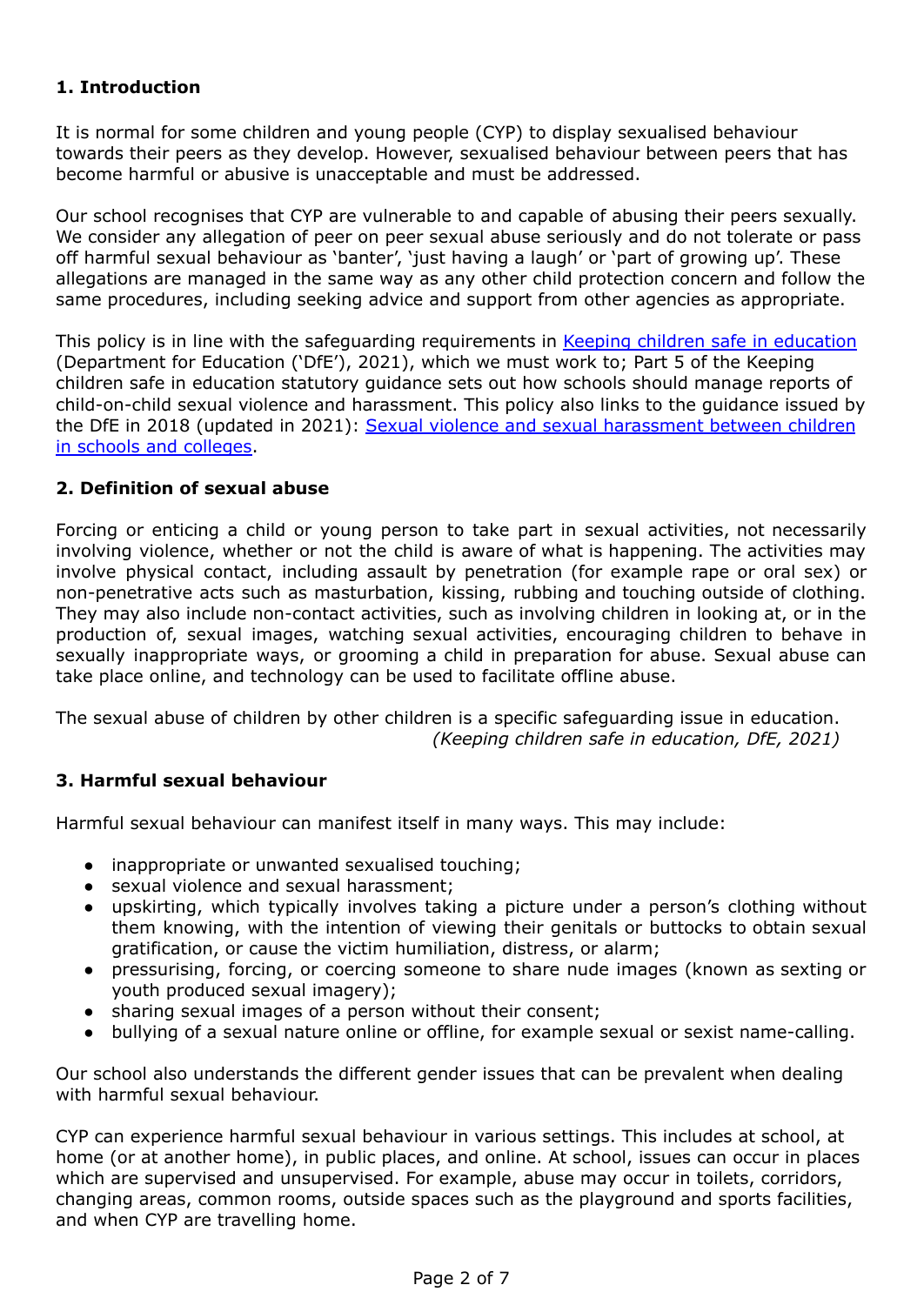# **4. How we seek to minimise the risk of harmful sexual behaviour**

The principle aim of our approach is to foster the conditions in which our pupils can aspire to and realise safe and healthy relationships, at school and as they continue in life. We work to a culture in which the voice of our CYP is central, where pupils feel able to share their concerns openly, knowing that they will be listened to, and that they will not be judged.

### **Children and young people**

We use relationships, sex and health education (RE or RSE and Health Education curriculum) to help our pupils understand, in an age-appropriate way, what harmful sexual behaviour is, including by peers. We teach them the knowledge they need to recognise and report abuse, including emotional, physical, and sexual abuse. We also teach them about the importance of making sensible decisions to stay safe (including online), whilst being clear that if a CYP is abused, it is never their fault.

We help our pupils to develop the skills to understand:

- what constitutes harmful sexual behaviour;
- that such behaviour is not acceptable;
- the possible reasons for such behaviour, and vulnerability of perpetrators;
- that they must tell a trusted adult if someone is behaving in a way that makes them feel uncomfortable – and must tell a trusted adult if they witness such behaviour towards others.

We understand our pupils may not always feel able to talk to adults about peer-on-peer sexual abuse. To help them, we will encourage them to share their thoughts and opinions, respond to their concerns, and respect and listen to them. We want our pupils to feel confident that any concerns they raise will be responded to appropriately.

#### **Parents and carers**

It is important that parents and carers understand what is meant by harmful sexual behaviour and reinforce key messages from school at home. We work in partnership with parents to support our pupils and want to help them keep their child/ren safe. Parents and carers should understand:

- the nature of harmful sexual behaviour;
- the effects of harmful sexual behaviour on CYP;
- the likely indicators that such behaviour may be taking place;
- what to do if it is suspected that peer on peer sexual abuse has occurred;

Further information to support parents and carers in relation to harmful sexual behaviour is available online, including on the **[NSPCC](https://www.nspcc.org.uk/what-is-child-abuse/types-of-abuse/child-sexual-abuse/#support)** and Lucy Faithfull [Foundation](https://www.lucyfaithfull.org.uk/parents-protect.htm) websites.

#### **Staff**

Our staff undertake annual safeguarding training where the different types of abuse and neglect are discussed; this includes information about harmful sexual behaviour and our expectations for staff vigilance about this and other potential types of abuse. Staff also receive updates on safeguarding issues throughout the school year, including about the nature and prevalence of harmful sexual behaviour, where appropriate.

Importantly, the training also ensures that our staff know what to do if they receive a report that harmful sexual behaviour may have occurred, including how to support CYP.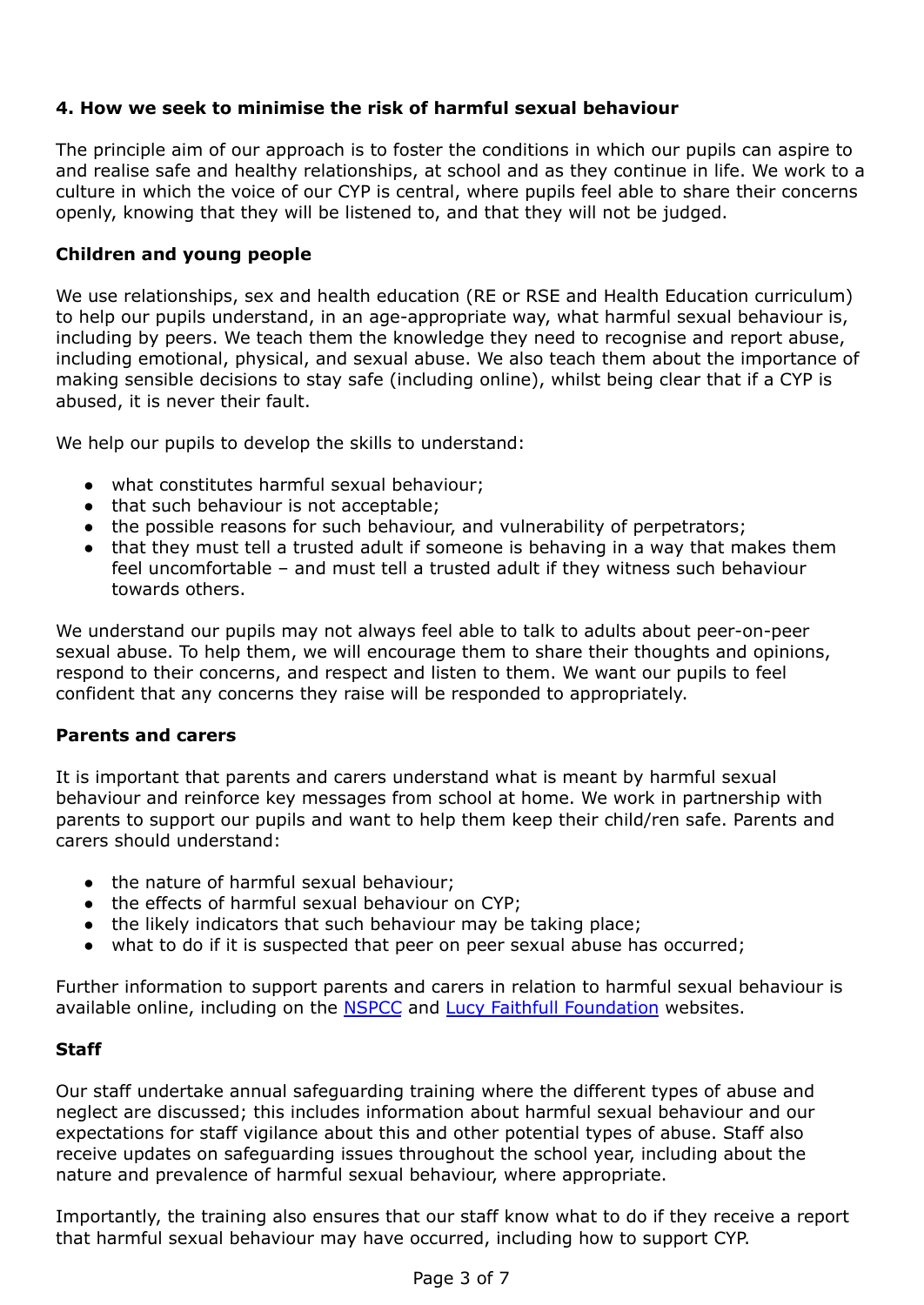# **5. Our response to an incident / allegation**

The wellbeing of our pupils is always central to our response to an allegation or incident of harmful sexual behaviour. Any CYP reporting a concern will be treated respectfully. We will reassure them that they are being taken seriously and that they will be supported and kept safe; no CYP will be given the impression that they are creating a problem by reporting abuse or made to feel ashamed.

Our staff will never promise confidentiality to the CYP as the concern will need to be shared further. The school's Designated Safeguarding Lead will need to be informed as soon as possible of any incident and the details may also need to be shared with Children's Social Care / the police and other specialist agencies. We have in place effective working relationships with our safeguarding partners, which are essential to ensuring that concerns are appropriately managed.

We will explain next steps to the CYP so they understand what will happen, including who will be informed. Where the CYP already has Social Care involvement, such as a Looked After Child, a Child In Need or a child with a Child Protection Plan, we will inform the child's Social Worker and work in partnership with them as appropriate.

Whilst we establish the facts of the case and start the process of liaising with other agencies as appropriate, we will consider how best to keep the victim and alleged perpetrator a reasonable distance apart on school premises, and where applicable, on transport to and from the school.

Where an incident includes an online element, we will always work in accordance with appropriate guidance, taking advice from other partners as necessary. Our staff will not view an indecent image of a CYP unless absolutely necessary, nor forward it for any reason.

#### **Recording**

It is essential that information relating to allegations about harmful sexual behaviour are recorded within our school, as with any other child protection concern – and in line with our Child Protection Policy. The record may form part of a statutory assessment by Children's Social Care or by another agency.

Any member of staff receiving a disclosure of harmful sexual behaviour or noticing signs or indicators of this, will record it as soon as possible, noting what was said or seen (if appropriate, using a body map to record), giving the date, time and location. The facts will be recorded as the CYP presents them.

The record will then be presented to the Designated Safeguarding Lead (or Deputy), who will decide on appropriate action and record this accordingly.

If a CYP is at immediate risk of harm, staff will speak with the Designated Safeguarding Lead or Deputy first, and deal with recording as soon as possible afterwards.

All related concerns, discussions, decisions, and reasons for decisions will be dated and signed and will include the action taken.

#### **Investigation**

The Designated Safeguarding Lead will be responsible for leading investigations, and for liaising with other agencies as appropriate, for example Children's Social Care and the police. They will also be the main point of contact for parents and carers. The Designated Lead will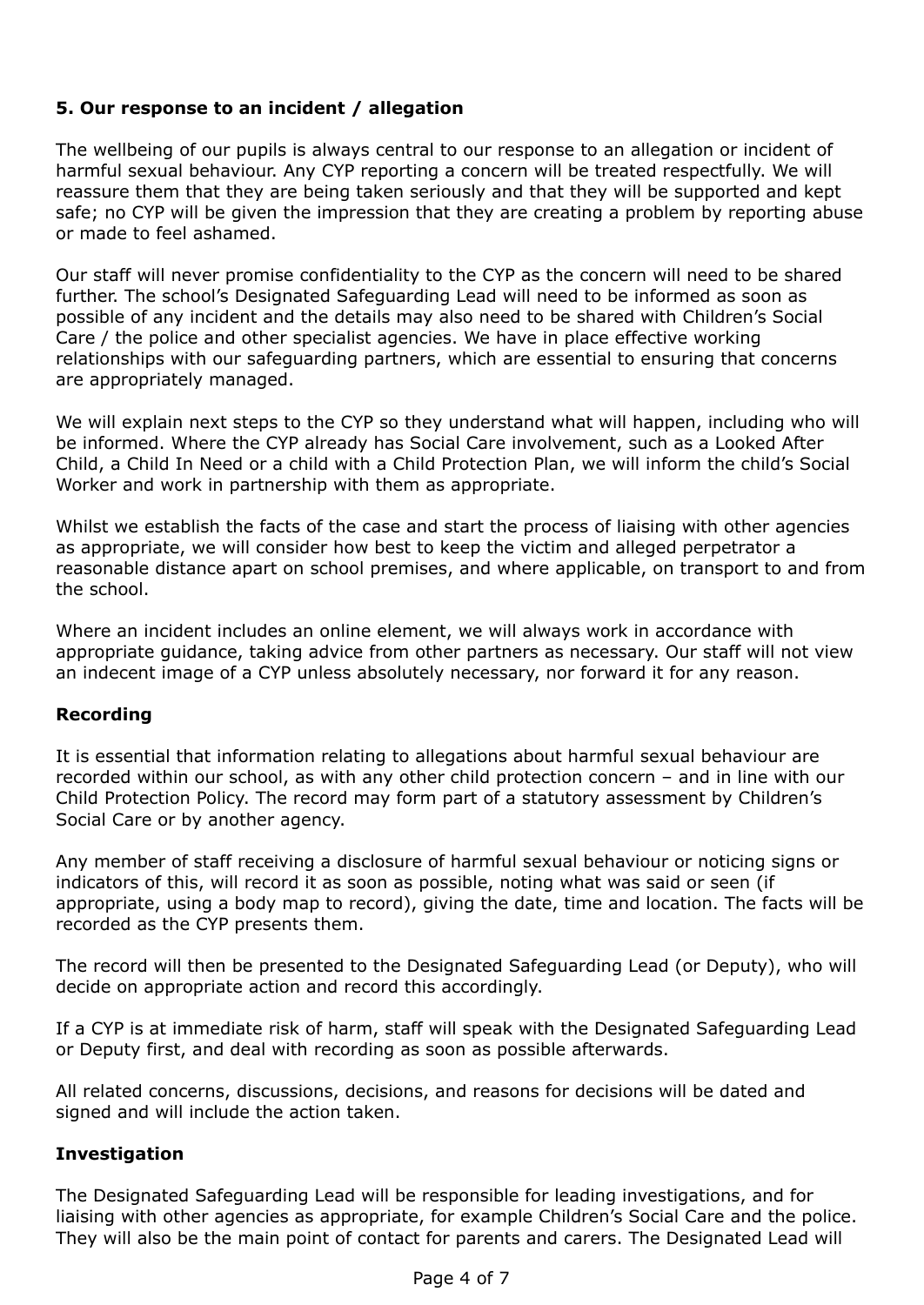ensure there are accurate records of each stage of the investigation and that any supporting information is included in the Child Protection files.

### **Risk Assessment**

We will complete a risk assessment following a report of harmful sexual behaviour, considering all CYP involved in an incident. We will also consider all other pupils at our school and any actions that may be appropriate to protect them.

Risk assessments will be regularly reviewed to ensure they remain relevant and fit for purpose. Where appropriate, the affected CYP and their parents and carers will be invited to contribute to the completion and review of the risk assessment.

# **6. Guiding principles**

The safety of our pupils is paramount. We will use a proportionate approach, basing our actions on the principle that harmful sexual behaviour is not acceptable and will not be tolerated.

All concerns will be considered carefully and on a case by case basis, underpinned by robust risk assessments. Our actions will not be judgemental about the guilt of the alleged perpetrator and will always be taken in the interests of all CYP concerned.

Our approach will help us to ensure that all pupils are protected and supported appropriately. The following principles will guide us:

- $\bullet$  the wishes of the CYP in terms of how they want to proceed the victim will be given as much control as is reasonably possible over decisions regarding how any investigation will be progressed and any support that they will be offered;
- $\bullet$  the nature of the alleged incident(s), including whether a crime may have been committed;
- the ages and developmental stages of all CYP involved;
- consideration of any power imbalance between the CYP for example, is the alleged perpetrator significantly older, more mature, or more confident / does the victim have a disability or learning difficulty;
- consideration of whether the alleged incident a one-off or a sustained pattern of abuse;
- consideration of any ongoing risks to the victim, other CYP, or staff;
- consideration of any other related issues and wider context.

# **Supporting the CYP who has allegedly experienced harmful sexual behaviour**

We will assess what short-term and long-term support a CYP may need to help them manage the immediate aftermath of an incident, and to recover from what they have experienced. The CYP's existing support network will be central to this work; we will work with other partners as appropriate and in accordance with the CYP's wishes and, wherever appropriate, in discussion with parents / carers.

We will consider what is necessary to support the CYP straightaway, for example by making adaptations to their timetable and in-school support and taking steps to protect them from attention or peer pressure they may experience due to making a report. This work will be guided by a robust risk assessment process and we will ensure that the CYP and their parents / carers have an opportunity to contribute. We will also ensure there is regular review of arrangements to be confident they meet the needs of all involved.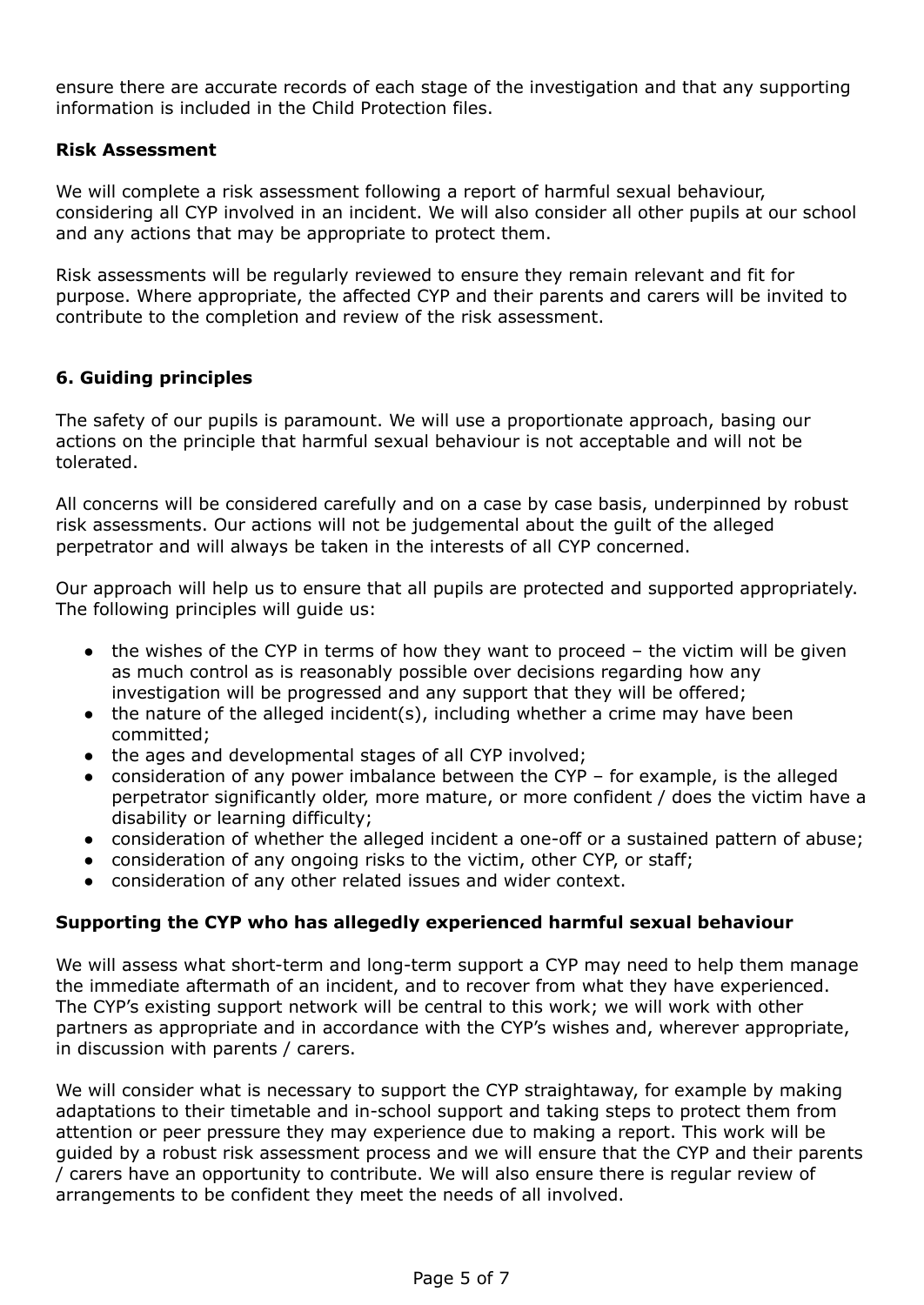It may be necessary to make requests for support to mental health and wellbeing services or for therapeutic intervention. We may also need to link with other agencies to remove inappropriate material from the Internet, such as the Internet Watch [Foundation](https://www.iwf.org.uk/).

### **Supporting the CYP who has allegedly displayed harmful sexual behaviour**

We have a duty of care to all pupils and we will protect and support CYP who have displayed abusive or harmful sexual behaviour. We will do this through considering the needs of the CYP, any risks to their safety and what multi-agency responses are needed to support them and their family. This work will be guided by a robust risk assessment process and we will ensure that the CYP and their parents / carers have an opportunity to contribute. We will also ensure there is regular review of arrangements to be confident they meet the needs of all involved.

Some CYP may not realise they have behaved abusively. We will avoid using language that may make them feel judged or criminalised and ensure that any intervention will be at the least intrusive level required to effectively address the behaviour.

We will consider appropriate sanctions using our behaviour policy, and work with the CYP and their support network to consider measures that may help to address the CYP's behaviour.

### **7. Investigation outcomes**

Our investigation of an allegation or incident as set out in this policy will enable us to determine the outcome, working with our safeguarding partners as appropriate. We will always seek to ensure that the outcome of an investigation is appropriate and proportionate to the circumstances in relation to the report. Various options are open to us, as set out below:

#### **Manage internally**

In some cases, for example, one-off incidents, we may take the view that the CYP concerned are not in need of early help or statutory intervention. In these cases, we will follow our other school policies in addressing matters, for example our behaviour / anti-bullying policies https://www.princesrisborough.bucks.sch.uk/docs/policies/behaviour\_attendance\_\_\_welfare [/Anti-Bullying\\_Policy\\_\\_Including\\_Cyberbullying\\_.pdf](https://www.princesrisborough.bucks.sch.uk/docs/policies/behaviour__attendance___welfare/Anti-Bullying_Policy__Including_Cyberbullying_.pdf) https://www.princesrisborough.bucks.sch.uk/docs/policies/behaviour\_attendance\_\_\_welfare [/Behaviour\\_Policy.pdf](https://www.princesrisborough.bucks.sch.uk/docs/policies/behaviour__attendance___welfare/Behaviour_Policy.pdf)

We will also consider what support the CYP involved may need going forward - for example, pastoral support, counselling services, and ensuring that there is a trusted adult for those affected to speak with if they wish to. We will also consider whether any intervention or support is required as part of a whole setting approach or with the wider school community.

#### **Early Help**

Where statutory intervention is not required or agreed, we may use early help instead. This means providing support as soon as a problem emerges, at any point in a CYP's life. We will work with parents and carers and other relevant partners when following this approach, which can be particularly useful in addressing non-violent harmful sexual behaviour and may prevent escalation.

#### **Requests for support to Children's Social Care**